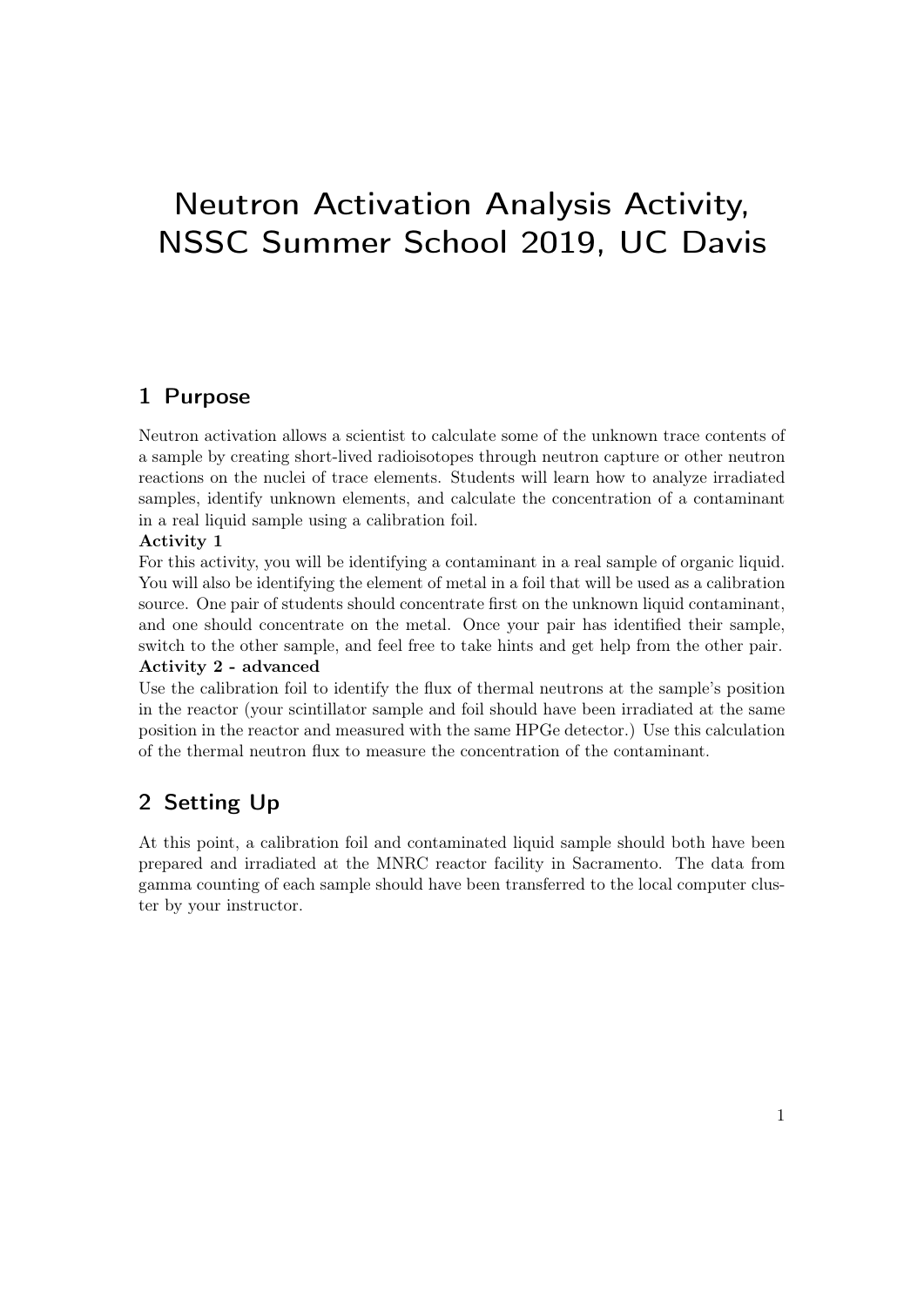Log into the NAT computers in room 392 with this username and password: Username: nat

## Password: LearnNuclearTechniques

Open up a terminal window and enter the directory for NAA Analysis using these instructions:

Click on the purple search icon and type "terminal" into the search browser Click on the terminal application

Enter the working directory for this project:

```
cd /home/nat/NAA_Analysis
```
Practice opening the program "root", loading the analysis script, drawing the calibration spectra, and fitting a Gaussian function to a chosen peak.

```
root -l
.L NAA_Analysis.C
NAA_Analysis("<group letter>", "C")
```
Two windows should appear, both showing the same spectra but one showing a log scale and one showing a linear scale. Practice zooming in on certain lines (click and drag) and un-zooming to show the full spectra again (left click on axis and select "Unzoom"). Get help from your instructor if necessary. Zoom in on a peak until you can resolve the center to within 1 keV. Choose a tight region around the peak and fit it to a Gaussian+Error function+constant with the following commands:

FitPeak(<low>, <center>, <high>)

with  $\langle$ low $\rangle$  and  $\langle$ high $\rangle$  the chosen lower and upper values for your fitting threshold. If the fit fails visibly with the parameters you have input, try increasing or decreasing your fit window.

To exit the program, type

.q

Next, draw the spectra of the contaminated scintillator.

root -l .L NAA\_Analysis.C NAA\_Analysis(<group number>, "L")

Now you are ready to start the exercise. Within your group of four students, decide which two will work first on identifying the calibration foil and which will work on identifying the unknown scintillator contaminants.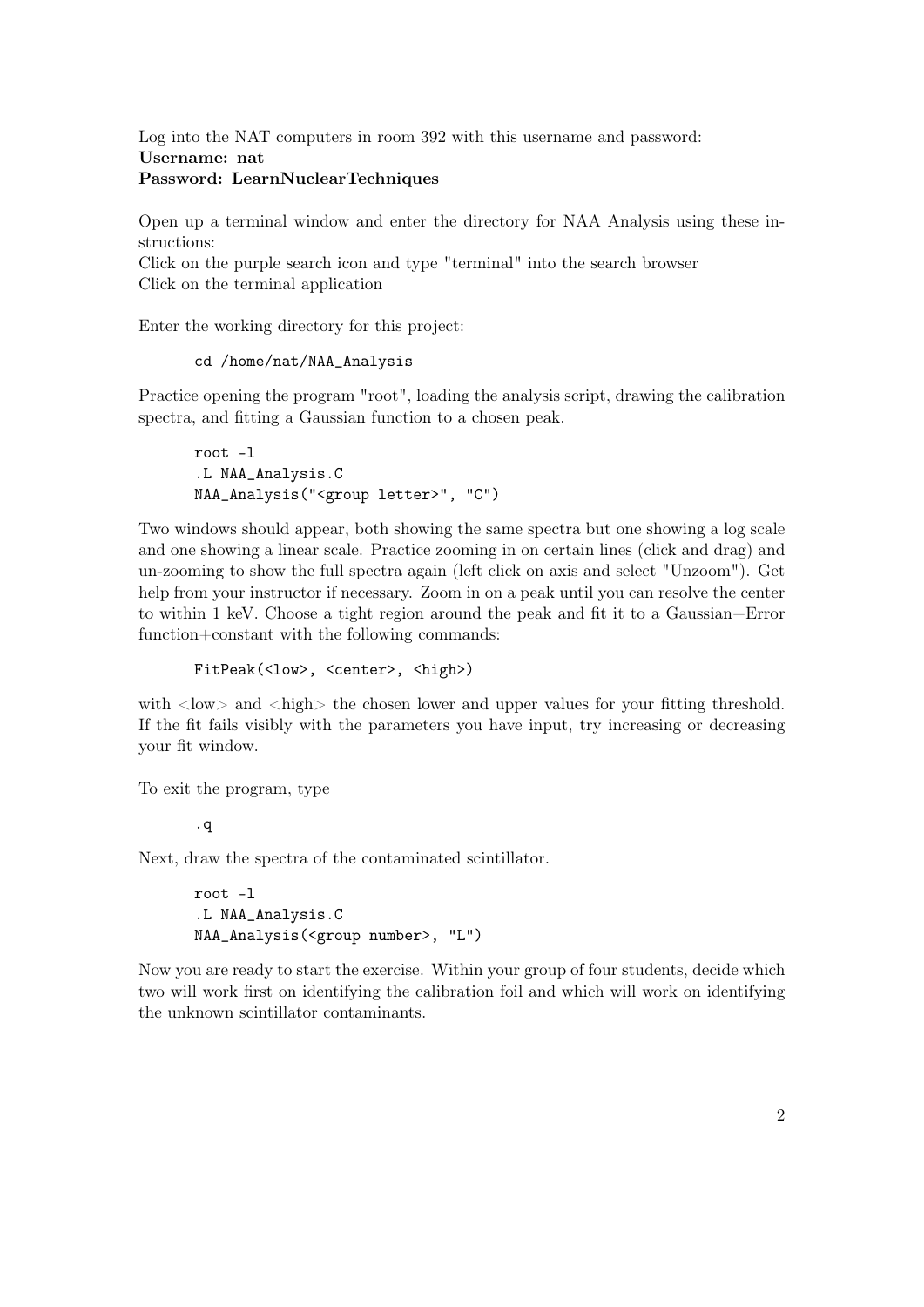# 3 Activity 1

## Calibration foil

The calibration foil is made up of a nearly pure metal element, which may be comprised of more than one isotope of this element. There may also be contaminants in the metal. Find gamma lines in your spectrum that correspond to the decay of certain isotopes. Identify other gamma lines that should be present from the decay of that isotope and observe whether or not they are present in your spectra. Write down all radioactive isotopes that you have determined to be present in the sample and use them to identify the main element in the foil. Identify any contaminants you measure to be present. Use the worksheet "Calibration foil" at the end of this document as a guide.

## Liquid Contaminant

The organic liquid "LAB", or Linear Alkyl-Benzene, is used as scintillator in many experiments. A real sample of LAB from the SNO+ experiment with a known contaminant has been irradiated. The scintillator is comprised of many carbon, hydrogen, and oxygen atoms. All of these elements can capture neutrons or react in other ways with high energy neutrons, but the product of the neutron capture or other surrounding isotopes on the nuclear isotope chart is always stable or nearly stable. You will most likely not see any signal from these elements, which means that any signal that you do see is a contaminant. Find gamma lines in your spectrum that correspond to certain isotopes, and identify the number and nature of any contaminants that you find. Use the worksheet "Liquid Contaminants" at the end of this document as a guide.

## Tools

The website <http://nucleardata.nuclear.lu.se/toi/> provides "Radiation Search" and "Nuclide Search" functions. To identify a particular gamma line, click on "Radiation Search" and enter the energy of your gamma line of interest, within  $\pm 1$  keV. Refine your search by constraining the half-life of the isotope in question. Since the decays are occurring within a few hours of irradiation, the half-lives are most likely shorter than 5 days.

The  $I_g(\%)$  column shows the intensity of the gamma line (how often a gamma of this energy is emitted in the decay process). With the short HPGe exposure times or our samples, we will probably only see gamma lines with significant intensities  $(>1\%)$ . If a gamma line has an intensity of  $\ll 1\%$  from a particular isotopic radioactive decay, this is probably not the isotope producing the gamma.

If a candidate parent isotope looks promising, click on that isotope name to redirect to its information page. A list of other gammas emitted from its decay should be listed. Are the high intensity gammas from this list present in the spectrum? Use this information to determine if a candidate isotope is likely in your calibration foil.

The Nuclear Isotopes books also provide this information and can be used as a tool.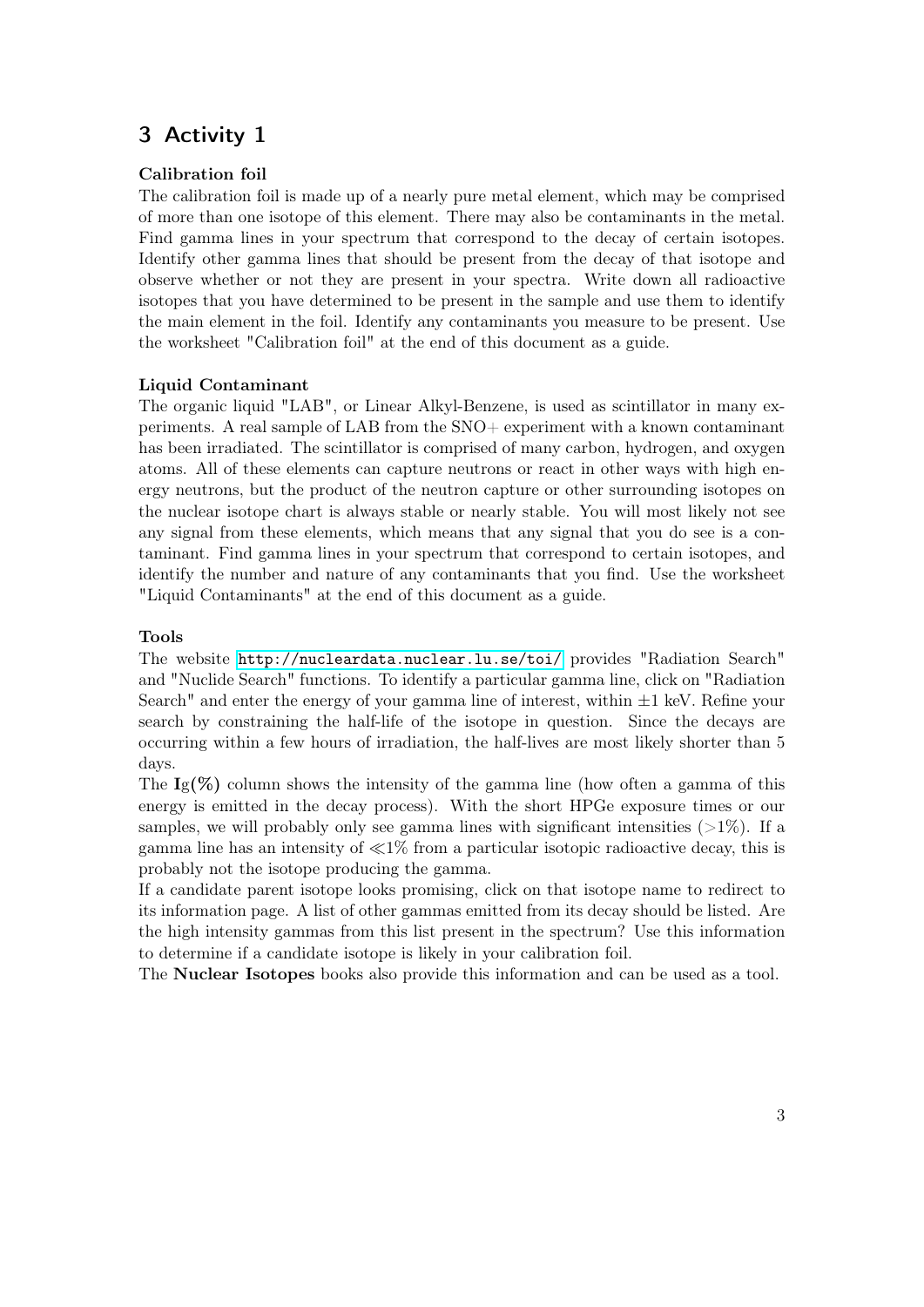#### **Tips**

Along with the gamma lines from your irradiated sample, there may be other lines present. There is air inside of the container, and there are nuclear isotopes in that air which may become irradiated and decay, emitting gammas. There may also be electron/positron pair production from high energy gamma lines. When a positron is created, it annihilates with the surrounding matter, and two gamma lines of 511 keV are produced.

## 4 Activity 2

## <span id="page-3-1"></span>4.1 Find the low-energy neutron flux at the irradiation position in the reactor

The radioactive isotopes that are created through thermal neutron capture are constantly decaying throughout the irradiation time, time between irradiation and counting, and during counting, with the relationship

$$
N = N_0 e^{-\lambda t},\tag{4.1}
$$

where N is the number of isotopes remaining after time t,  $N_0$  is the initial number of radioactive isotopes, and  $\lambda$  is the decay constant  $(\lambda = ln(2)/t_{1/2}$ , where  $t_{1/2}$  is the halflife of the sample.)

The activity of the sample immediately after irradiation is given as the following:

<span id="page-3-0"></span>
$$
A_i = n \cdot \phi \cdot \sigma (1 - e^{-\lambda t_i}), \tag{4.2}
$$

where n is the initial number of target atoms in the sample,  $\phi$  is the reactor flux, and  $\sigma$ is the thermal neutron capture cross section of the target isotope.

After folding in the decay times for the counting time and the time between irradiation and counting, the flux can be calculated as:

$$
\phi = \frac{N_c}{n \cdot \sigma \cdot \epsilon \cdot I_{\gamma}} \left(\frac{\lambda}{1 - e^{-\lambda t_c}}\right) \left(\frac{e^{-\lambda t_d}}{1 - e^{-\lambda t_i}}\right),\tag{4.3}
$$

where  $N_c$  is the number of counts detected from a particular gamma line, n is the initial number of target atoms,  $\epsilon$  is the gamma detection efficiency of the detector,  $I_{\gamma}$  is the intensity of that gamma from decay of the isotope of interest,  $t_c$  is the counting time,  $t_d$ is the time between the irradiation and counting, and  $t_i$  is the total time of irradiation. We will use the calibration foil to calculate the low energy neutron flux at the core of the reactor. Choose the largest gamma line produced by neutron capture. The reason that we use a gamma line from neutron capture is that this reaction is much more likely to occur at low neutron energies where other neutron reactions occur at high energies, as illustrated by the figure below for neutrons incident on  ${}^{40}\text{Ar}$  (source: [http:](http://nucleardata.nuclear.lu.se/toi/ ) [//nucleardata.nuclear.lu.se/toi/](http://nucleardata.nuclear.lu.se/toi/ )) Use the worksheet provided below as a guide.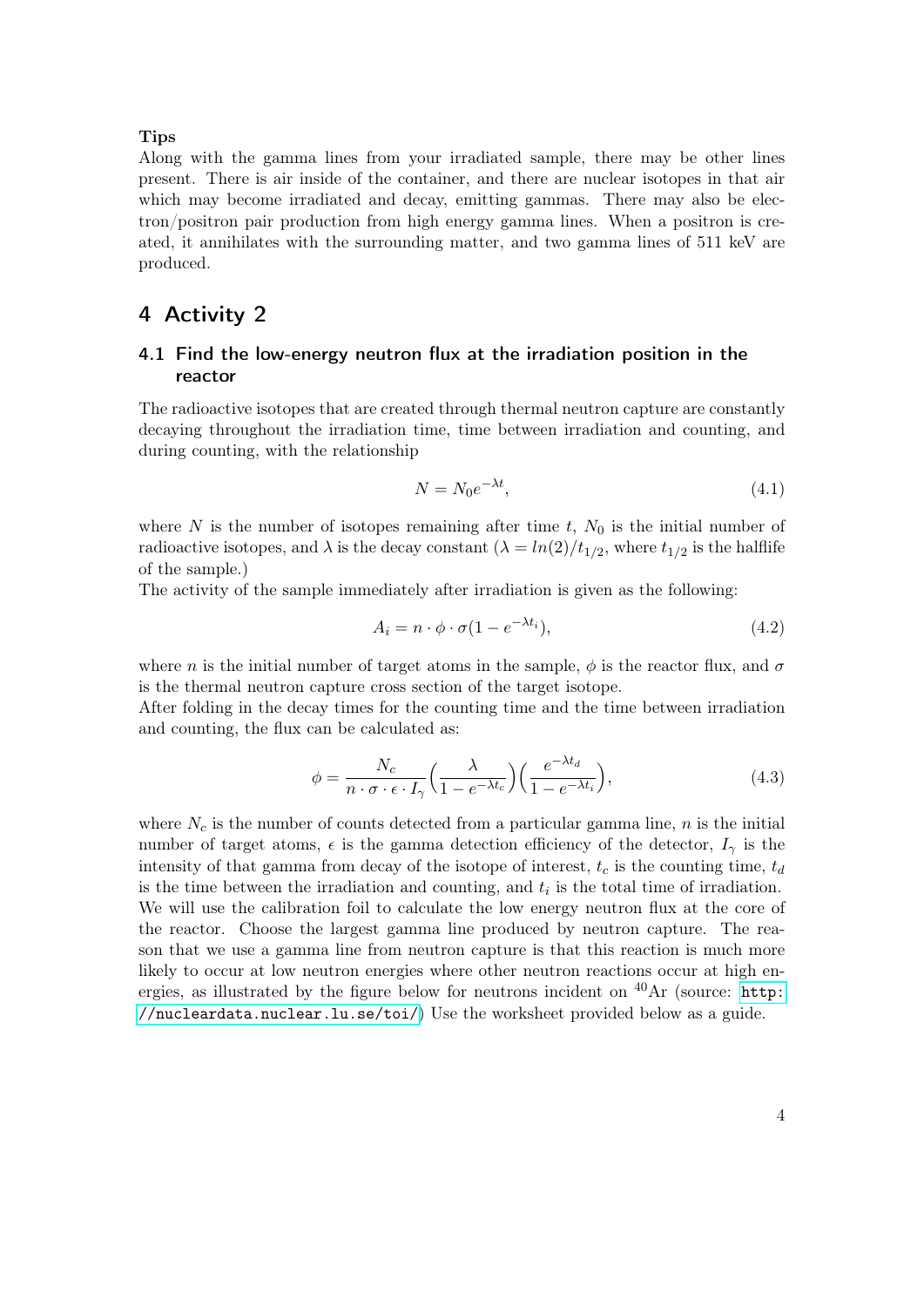

Figure 4.1: Cross section for neutron capture (left) and (n,p) reaction (right) for neutrons incident on <sup>40</sup>Ar as a function of neutron energy.

Worksheet:

#### Find  $N_c$

Fit the gamma line that you will use for this measurement with the fitting function provided. The integral should be displayed.

Gamma line chosen: $\frac{1}{1-\frac{1}{1-\frac{1}{1-\frac{1}{1-\frac{1}{1-\frac{1}{1-\frac{1}{1-\frac{1}{1-\frac{1}{1-\frac{1}{1-\frac{1}{1-\frac{1}{1-\frac{1}{1-\frac{1}{1-\frac{1}{1-\frac{1}{1-\frac{1}{1-\frac{1}{1-\frac{1}{1-\frac{1}{1-\frac{1}{1-\frac{1}{1-\frac{1}{1-\frac{1}{1-\frac{1}{1-\frac{1}{1-\frac{1}{1-\frac{1}{1-\frac{1}{1-\frac{1}{1-\frac{1}{1-\frac{1}{1-\frac{1}{1-\frac{1$ 

We need to take into account any "dead time" from the HPGe detector. Dead time occurs when the frequency of gammas being detected is too high for the data acquisition system of the detector to keep up in its recording, and some events are missed. The "livetime" and "total time" are lines 1&2 of the data file used to create the spectra. Find them by typing the following commands into the terminal:

## less Spectra/Spectra\_Group<group letter>\_C.TKA q

Livetime: $\frac{1}{2}$   $\frac{1}{2}$   $\frac{1}{2}$   $\frac{1}{2}$   $\frac{1}{2}$   $\frac{1}{2}$   $\frac{1}{2}$   $\frac{1}{2}$   $\frac{1}{2}$   $\frac{1}{2}$   $\frac{1}{2}$   $\frac{1}{2}$   $\frac{1}{2}$   $\frac{1}{2}$   $\frac{1}{2}$   $\frac{1}{2}$   $\frac{1}{2}$   $\frac{1}{2}$   $\frac{1}{2}$   $\frac{1}{2}$   $\frac{1}{2}$   $\$ 

The number of detected decays will be the integral\*(total time / livetime). Write  $N_c$  in the provided table below.

## Find  $n$

Find the number of target atoms of the isotope of interest. Be mindful of units. (foil mass)\*(natural abundance of isotope)\*(number atoms per mole)/(molar mass of foil)

Write  $n$  in the table below.

## Find  $\sigma$

Find the thermal neutron (0.025 eV) capture cross section on the isotope of interest. Go to this NIST website: <https://www.ncnr.nist.gov/resources/n-lengths/> and click on the element of interest. The thermal neutron cross section, in units of barns, is under the column labeled **Abs xs**. Convert this number to  $cm<sup>2</sup>$  with the relationship 1 barn  $=$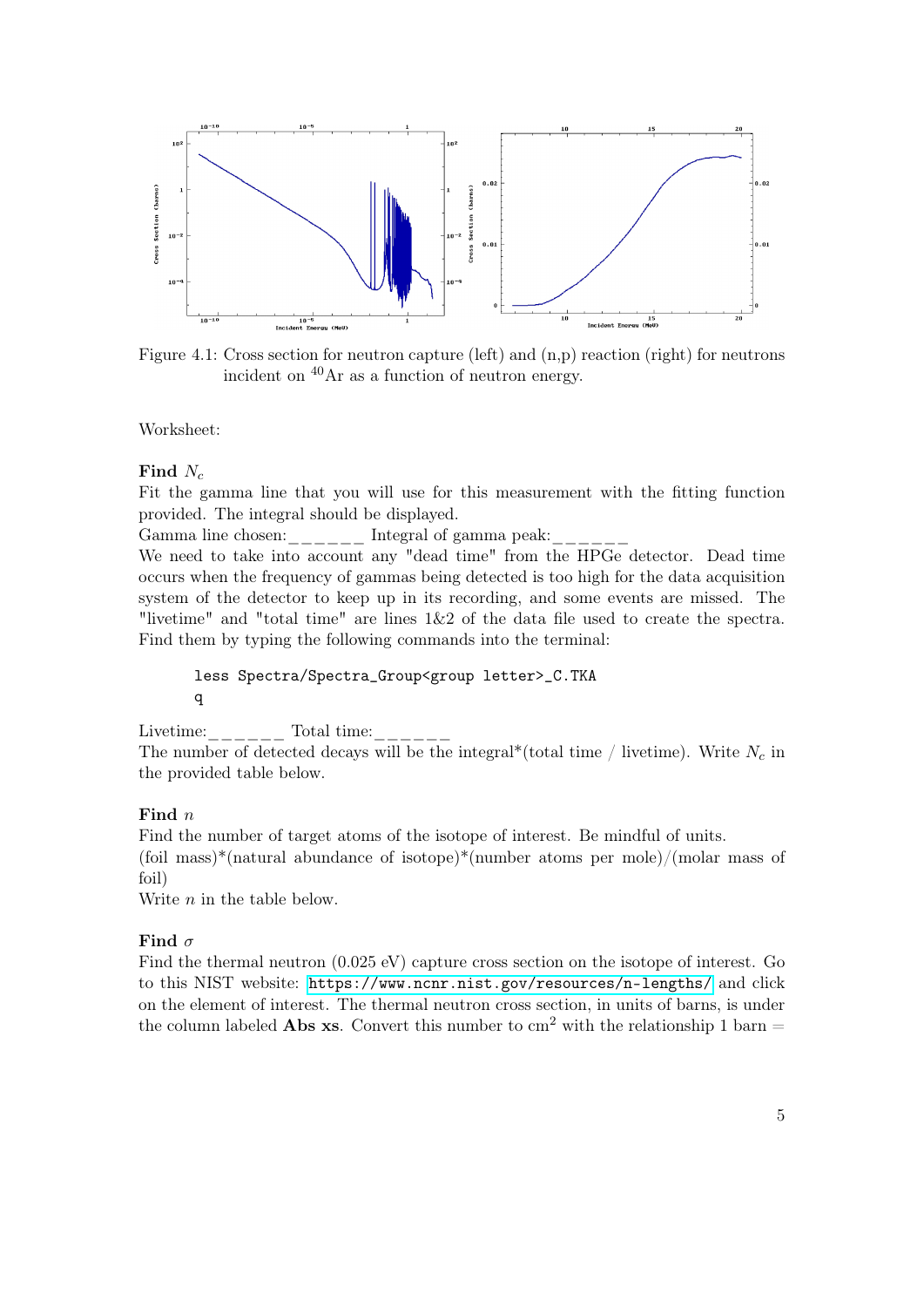| $\mathbf{1}$ | $\gamma$ Energy (kev) | Efficiency | $\bf{2}$ | $\gamma$ Energy (kev) | Efficiency |
|--------------|-----------------------|------------|----------|-----------------------|------------|
|              | 88.00                 | 0.0884     |          | 88.00                 | 0.159      |
|              | 122.10                | 0.0798     |          | 122.10                | 0.140      |
|              | 165.90                | 0.0619     |          | 165.90                | 0.106      |
|              | 279.20                | 0.0386     |          | 279.20                | 0.0735     |
|              | 391.70                | 0.0259     |          | 391.70                | 0.0526     |
|              | 661.70                | 0.0142     |          | 661.70                | 0.0324     |
|              | 898.00                | 0.00963    |          | 898.00                | 0.0221     |
|              | 1173.20               | 0.00735    |          | 1173.20               | 0.0174     |
|              | 1332.50               | 0.00638    |          | 1332.50               | 0.0155     |
|              | 1836.10               | 0.00457    |          | 1836.10               | 0.0115     |
| 3            | $\gamma$ Energy (kev) | Efficiency | 4        | $\gamma$ Energy (kev) | Efficiency |
|              |                       |            |          |                       |            |
|              | 88.00                 | 0.154      |          | 88.00                 | 0.105      |
|              | 122.10                | 0.173      |          | 122.10                | 0.149      |
|              | 165.90                | 0.154      |          | 165.90                | 0.157      |
|              | 279.20                | 0.122      |          | 279.20                | 0.1345     |
|              | 391.70                | 0.0878     |          | 391.70                | 0.104      |
|              | 661.70                | 0.0583     |          | 661.70                | 0.0759     |
|              | 898.00                | 0.0391     |          | 898.00                | 0.0511     |
|              | 1173.20               | 0.0316     |          | 1173.20               | 0.0429     |
|              | 1332.50               | 0.0285     |          | 1332.50               | 0.0392     |

Table 4.1: Table of detection efficiencies for a range of photon energies for the HPGe detectors at MNRC reactor facility.

 $10^{-24}$  cm<sup>2</sup>, and write this number in the table provided below.

## Find  $\epsilon$

To find the efficiency of the HPGe detector to detect the gamma ray of interest, ask your instructor if your group used detector 1, 2, 3, or 4. Then consult the efficiency table and interpolate between gamma energies if needed. Write down the efficiency in the table below.

## Find  $\lambda$

Look up the half-life of the decaying isotope you have chosen to study. Convert from half-life to mean lifetime and write the value in the table below.

## Find  $t_i$

The irradiation time (seconds) is the total time that the sample was in the reactor core.

## Find  $t_d$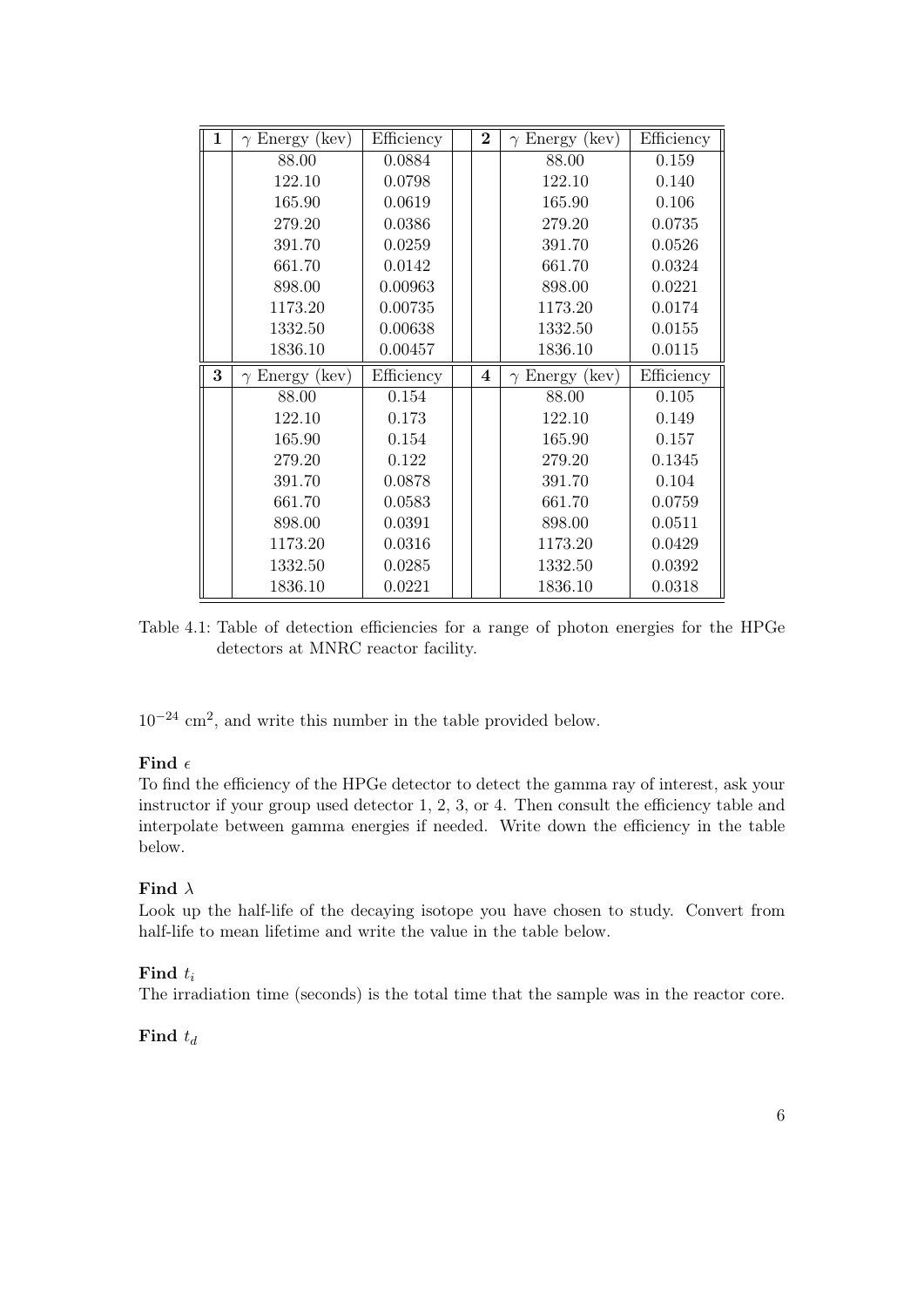| $N_c$      |  |
|------------|--|
| $\it{n}$   |  |
| σ          |  |
| $\epsilon$ |  |
| ⟩          |  |
| $t_i$      |  |
| $t_d$      |  |
| $t_c$      |  |

Table 4.2: Enter variable values for thermal neutron flux calculation.

Calculate the number of seconds between the end time of irradiation and the start time of HPGe counting.

## Find  $t_c$

The total counting time (seconds) is the value you have written as the "Total time" of counting above.

## Find Thermal Neutron Flux at Irradiation Location

Calculate.

The thermal neutron flux at the point of irradiation is  $\qquad \qquad$ .

## 4.2 Find the concentration of the contaminant in the sample

We first want to be sure that the contaminant is in fact in the liquid, and not a contaminant of the air or plastic vial. Since the calibration foil and liquid were irradiated in the same type of vial under the same conditions, any contaminant of the container itself will be present in both.

Write down the contaminants that you see in both the calibration and liquid samples:

\_\_\_\_\_\_\_\_\_\_\_\_\_\_\_\_\_\_\_\_\_\_\_\_\_ Write down the contaminants unique to the liquid: \_\_\_\_\_\_\_\_\_\_\_\_\_\_\_\_\_\_\_\_\_\_\_\_\_\_\_\_\_\_

The gamma line that you choose to analyze might come from a primary (directly from neutron capture) or secondary (created after decay) isotope. If it is secondary, compare the half-life of the secondary to primary isotopes. If the ratio of secondary to primary  $is > 10$  and the start of the counting time is at least four half-lives from the irradiation time, we can consider the time lapse between primary and secondary decays negligible for our analysis and use equation [4.3](#page-3-0) to be an equation for the number of target atoms: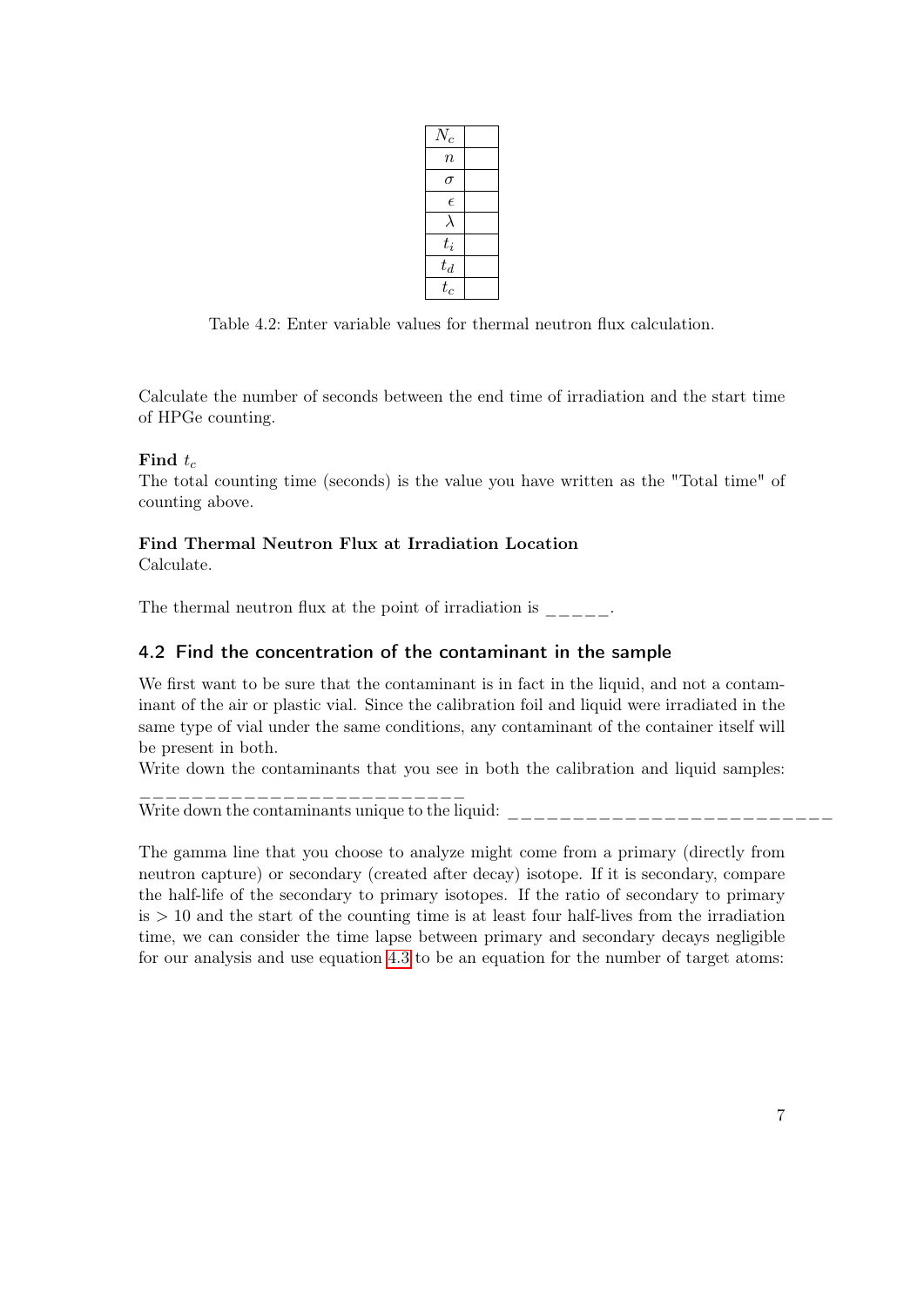| φ          |  |
|------------|--|
| $N_c$      |  |
| σ          |  |
| $\epsilon$ |  |
| λ          |  |
| $t_i$      |  |
| $t_d$      |  |
| $t_c$      |  |

Table 4.3: Enter variable values for liquid contaminant calculation.

Re-perform the calculations for the variables from section [4.1](#page-3-1) and write them in the table above. If it is a secondary reaction, use the mean lifetime  $(\lambda)$  of the secondary isotope. Calculate  $n$  and convert to grams. Find the concentration of the contaminant as a function of g/mL of the liquid.

To find the live and dead time of the HPGe detector, use the following command:

```
less Spectra/Spectra_Group<group letter>_L.TKA
q
```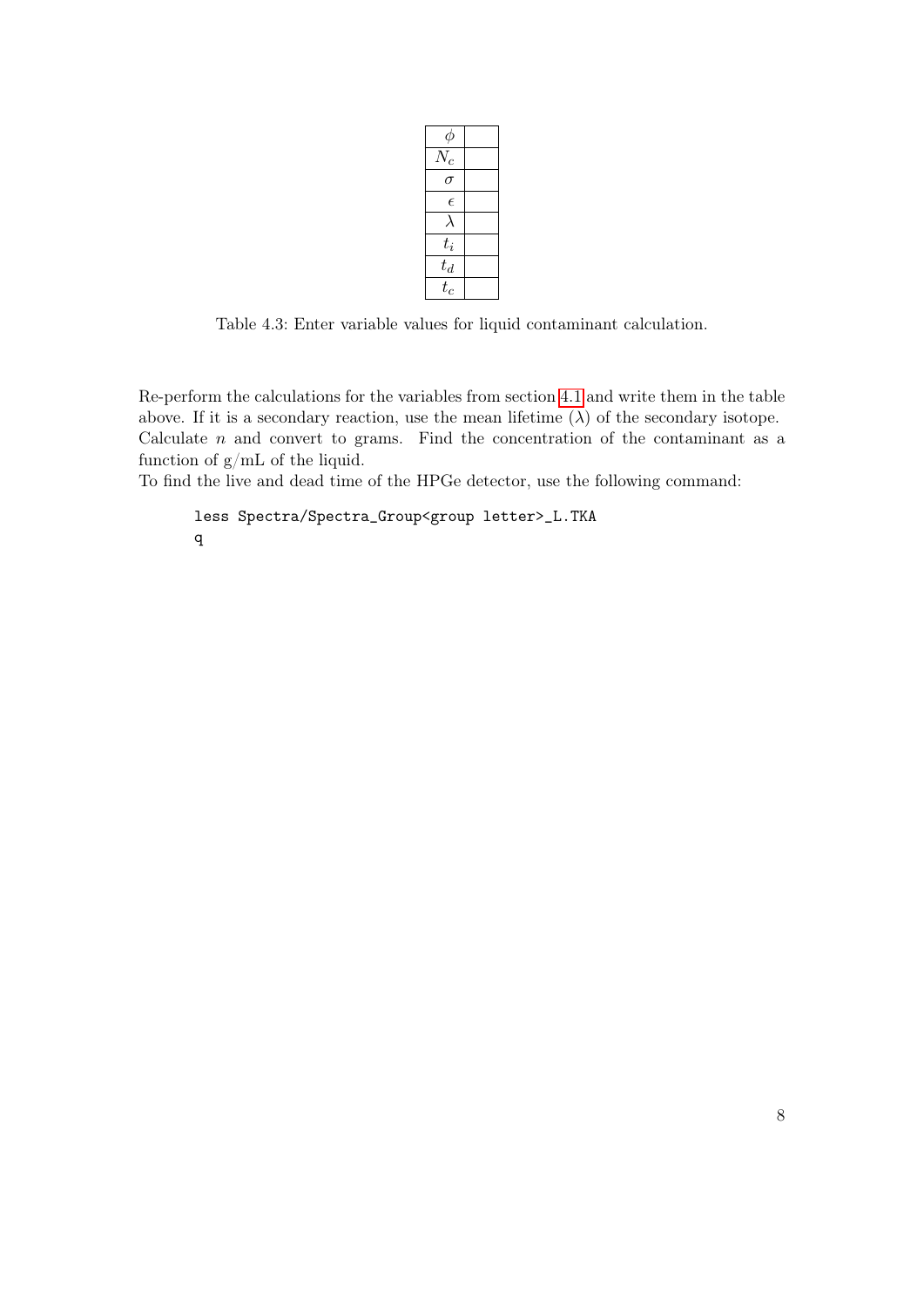# 5 Worksheet: Calibration Foil

Worksheet:

Write down the energies of the ten largest gamma lines that you see.

Use the <http://nucleardata.nuclear.lu.se/toi/> website to identify candidate isotopes and accompanying gamma lines. Use the back of this worksheet as scratch paper if needed.

Write down the radioactive isotopes that you see:

The isotopes present in the original sample prior to irradiation are not the isotopes which are decaying and emitting gamma lines. The isotopes decaying are produced by one of the reactions listed below:

 $X^Z_A(n,\gamma) X^Z_{A+1} \ X^Z_A(n,2n) X^Z_{A-1} \ X^Z_A(n,3n) X^Z_{A-2}$  $X^Z_A(n,p)X^{Z-1}_A$  $X^Z_A(n,d)X^{Z-1}_{A-1}$  $A-1$  $X_A^Z(n,t)X_{A-2}^{Z-1}$  $A-2$  $X_A^Z(n, \alpha) X_{A-3}^{Z-2}$ A−3

A particular fast-decaying isotope could have also decayed away in minutes to produce the isotope that is observed through gamma emission. Group together isotopes with similar Z and A values to determine which might have come from the same parent element to separate the foil element from contaminants.

Identify the element of the calibration foil:

Identify any contaminants: